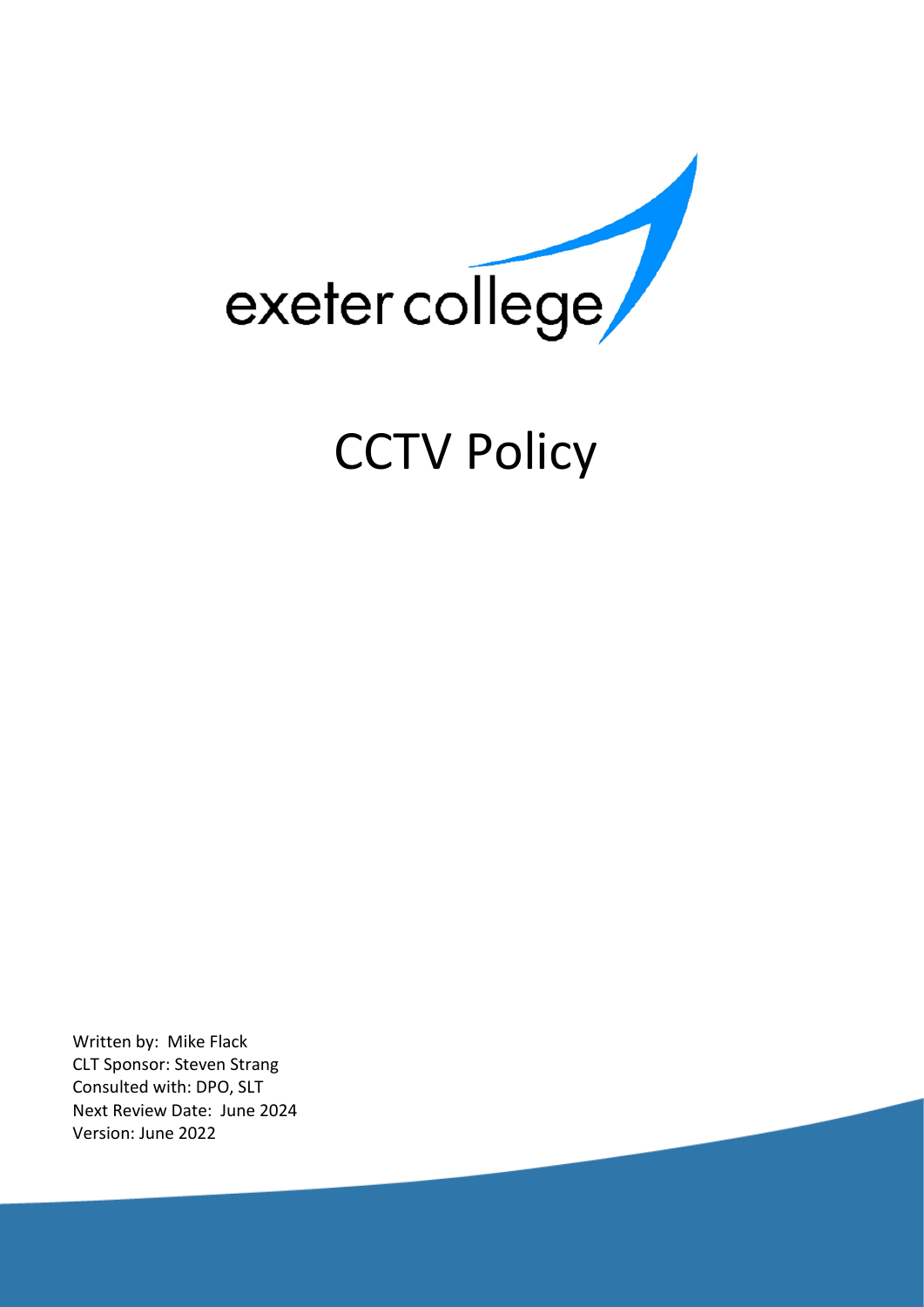# **1. Purpose and Scope**

- 1.1. Exeter College uses Close Circuit Television within all its premises. The purpose of this policy is to set out the position of the College as to the management, operation and use of the CCTV across the College.
- 1.2. This policy applies to all students, staff, visitors and contractors to the College and all other persons whose images may be captured by the CCTV system.
- 1.3. This policy takes account of all applicable legislation and guidance as set out under point 5 Associated Documentation.
- 1.4. This policy sets out the position of the College in relation to its use of CCTV.

# **2. Definitions**

- 2.1. **The College** Exeter College
- 2.2. **CCTV**  Close Circuit Television (including Body-worn Cameras)
- 2.3. **DPIA**  Data Privacy Impact Assessment

# **3. Policy**

## **3.1. Purpose of CCTV**

The College use CCTV for the following purposes

- 3.1.1 To provide a safe and secure environment for students, staff, visitors, and contractors
- 3.1.2 To prevent the loss of, or damage to the College assets and/or buildings
- 3.1.3 To assist in the prevention of crime and assist law enforcement agencies in apprehending offenders

#### **3.2. Description of system**

Exeter College have several cameras in and outside of its buildings, and there is a range of movable and fixed cameras.

#### **3.3. Siting of Cameras**

3.3.1 All CCTV cameras will be sited in such a way as to meet the purpose for which the CCTV is operated. Cameras will be sited in prominent positions where they are clearly visible to staff, students, visitors and contractors.

3.3.2 Cameras will not be sited, so far as possible, in such a way as to record areas that are not intended to be the subject of surveillance. The College will make all reasonable efforts to ensure that areas outside of the College premises and grounds are not recorded.

3.3.3 Signs will be erected to inform individuals that they are in an area within which CCTV is in operation.

3.3.4 Cameras will not be sited in areas where individuals have a heightened expectation of privacy, such as changing rooms or toilets.

#### **3.4. Data Privacy Impact Assessment**

3.4.1 Prior to the installation or repositioning of any CCTV camera, or system, a DPIA will be conducted by the College to ensure that the proposed installation is compliant with legislation and ICO guidance. The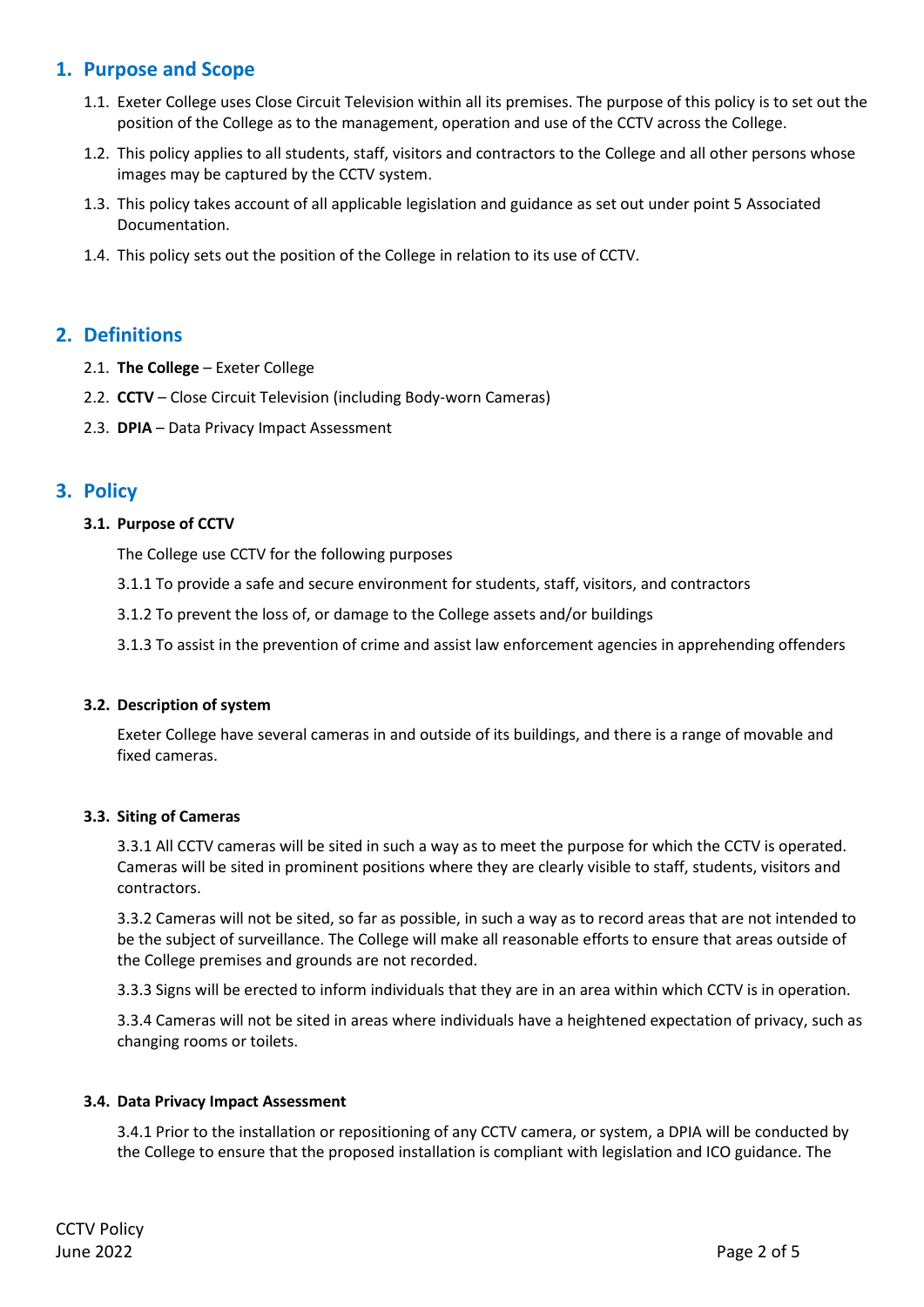DPIA will be carried out by the College's Data Protection Officer in collaboration with the sponsor of this policy.

3.4.2 The College will adopt a privacy by design and default approach when installing new cameras and systems, taking into account the purpose of each camera so as to avoid recording and storing excessive amounts of personal data.

## **3.5. Management and Access**

3.5.1 The CCTV system in the College and in each site will be managed by a member of the Estates Services Team.

3.5.2 Any allegations against College staff will be referred immediately to the Director of Estates & IT and only they will determine who needs to view the footage. Allegations against the College principal will be referred to the College Chief Executive Officer (CEO). Allegations against College staff will be referred to the College CEO. Allegations against the College CEO will be referred to the Chair of the College Board.

3.5.3 On a day-to-day basis the CCTV system will be operated by an individual with appropriate technical ability. This may be the Estates Team, IT or HoF/D depending on the structure at the College.

3.5.4 The viewing of live CCTV images will be restricted to the College leadership team, Estates management team, IT management team and others delegated by the Senior Leadership Team. In doing so they will ensure that the purposes of this policy are satisfied.

3.5.5 Recorded images which are stored by the CCTV system will be restricted as in 6.4. Relevant images may be shared with governing body panels reviewing exclusions, disciplinary matters or complaints.

3.5.6 No other individual will have the right to view or access any CCTV images unless in accordance with the terms of this policy as to disclosure of images.

3.5.7 The CCTV system is checked daily to ensure that it is operating effectively.

#### **3.6. Storage and Retention of Images**

3.6.1 Any images recorded by the CCTV system will be retained only for as long as necessary for the purpose for which they were originally recorded.

3.6.2 Recorded images are stored for a maximum of 30 days unless there is a specific purpose for which they are retained for a longer period.

3.6.3 The College will ensure that appropriate security measures are in place to prevent the unlawful or inadvertent disclosure of any recorded images. The measures in place include:

3.6.3.1 CCTV recording systems being located in restricted access areas;

3.6.3.2 The CCTV system being encrypted/password protected;

3.6.3.2 Restriction of the ability to make copies to specified members of staff

3.6.4 A log of any access to the CCTV images, including time and dates of access, and a record of the individual accessing the images, will be maintained by the College.

#### **3.7. Disclosure of Images to Data Subjects**

3.7.1 Any individual recorded in any CCTV image is a data subject for the purposes of the Data Protection Legislation and has a right to request access to those images.

3.7.2 Any individual who requests access to images of themselves will be considered to have made a subject access request pursuant to the Data Protection Legislation. Such a request should be considered in the context of the College's Data Protection Policy.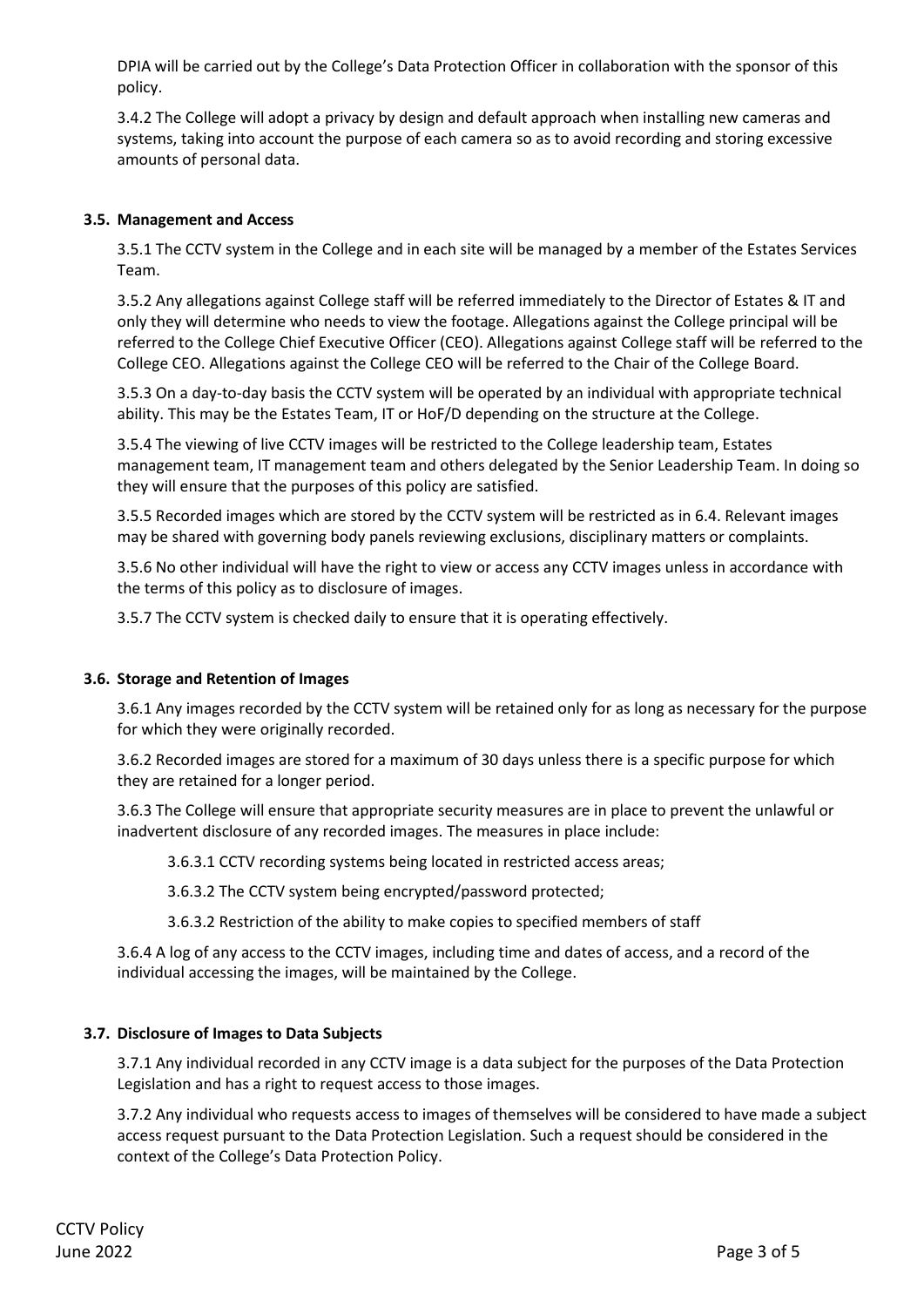3.7.3 When such a request is made the appropriate individual with access to the CCTV footage (ref 6.4) will review the CCTV footage, in respect of relevant time periods where appropriate, in accordance with the request.

3.7.4 If the footage contains only the individual making the request then the individual may be permitted to view the footage. This must be strictly limited to that footage which contains only images of the individual making the request. The individual accessing the footage must take appropriate measures to ensure that the footage is restricted in this way.

3.7.5 If the footage contains images of other individuals then the College must consider whether:

3.7.5.1 The request requires the disclosure of the images of individuals other than the requester, for example whether the images can be distorted so as not to identify other individuals;

3.7.5.2 The other individuals in the footage have consented to the disclosure of the images, or their consent could be obtained; or

3.7.5.3 If not, then whether it is otherwise reasonable in the circumstances to disclose those images to the individual making the request.

3.7.6 A record must be kept, and held securely, of all disclosures which sets out:

3.7.6.1 When the request was made;

3.7.6.2 The process followed by to the individual with access to the CCTV footage in determining whether the images contained third parties;

3.7.6.3 The considerations as to whether to allow access to those images;

3.7.6.4 The individuals that were permitted to view the images and when; and

3.7.6.5 Whether a copy of the images was provided, and if so to whom, when and in what format.

*Note that, when a subject access request is made then, unless an exemption applies (such as in relation to third party data that it would be unreasonable to disclose) then the requester is entitled to a copy in a permanent form. There is reference here only to "access" as opposed to a "permanent copy" as the College may consider it preferable in certain circumstances to seek to allow access to images by viewing in the first instance without providing copies of images. If an individual agrees to viewing the images only then a permanent copy does not need to be provided. However, if a permanent copy is requested then this should be provided unless to do so is not possible or would involve disproportionate effort.*

## **3.8. Disclosure of Images to Third Parties**

3.8.1 The College will only disclose recorded CCTV images to third parties where it is permitted to do so in accordance with the Data Protection Legislation.

3.8.2 CCTV images will only be disclosed to law enforcement agencies in line with the purposes for which the CCTV system is in place.

3.8.3 If a request is received from a law enforcement agency for disclosure of CCTV images then the individual with access to the CCTV footage must follow the same process as above in relation to subject access requests. Detail should be obtained from the law enforcement agency as to exactly what they want the CCTV images for, and any particular individuals of concern. This will then enable proper consideration to be given to what should be disclosed, and the potential disclosure of any third-party images.

3.8.4 The information above must be recorded in relation to any disclosure.

3.8.5 If an order is granted by a Court for disclosure of CCTV images then this should be complied with. However very careful consideration must be given to exactly what the Court order requires. If there are any concerns as to disclosure, then the Data Protection Officer should be contacted in the first instance and appropriate legal advice may be required.